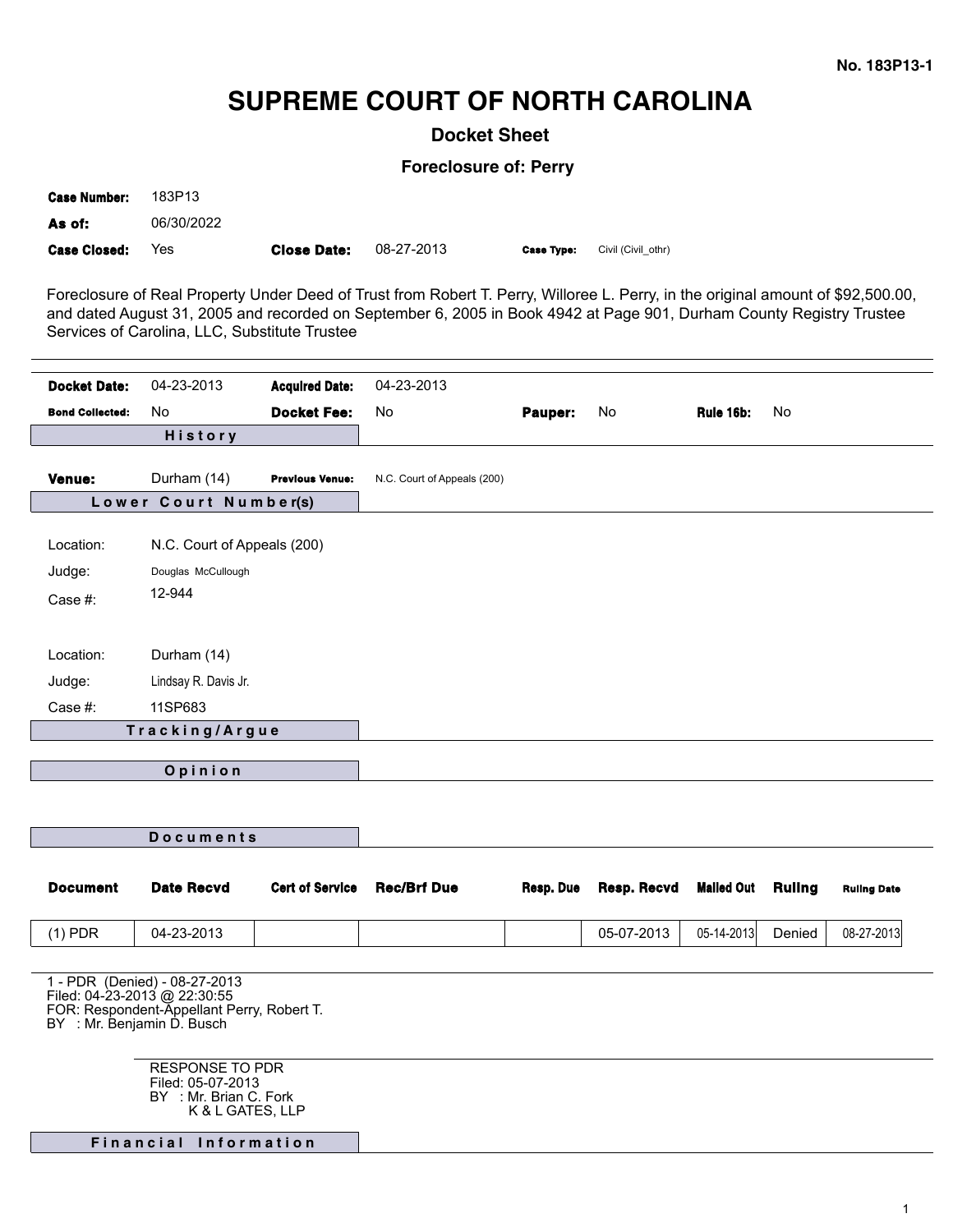| <b>Amount Paid</b><br><b>Amount Chaged</b><br>Date Charged<br><b>Charge Type</b><br><b>Pages</b><br><b>Document</b><br>Receipt #<br>04-25-2013<br>Docket Fee<br>10.00<br>10.00<br>R041006313<br><b>PETITION</b><br>05-14-2013<br>120.75<br>69<br>Printing<br>120.75<br>R061000713<br><b>Parties</b><br>Party Name<br>Role<br>Perry, Robert T.<br>Respondent-Appellant<br>Perry, Willoree L.<br>Other-Appellee<br>Other-Appellee<br>CitiMortgage, Inc. |  | <b>Receipts</b> |  |                |  |  |  |            |
|-------------------------------------------------------------------------------------------------------------------------------------------------------------------------------------------------------------------------------------------------------------------------------------------------------------------------------------------------------------------------------------------------------------------------------------------------------|--|-----------------|--|----------------|--|--|--|------------|
|                                                                                                                                                                                                                                                                                                                                                                                                                                                       |  |                 |  |                |  |  |  | Date Paid  |
|                                                                                                                                                                                                                                                                                                                                                                                                                                                       |  |                 |  |                |  |  |  | 04-25-2013 |
|                                                                                                                                                                                                                                                                                                                                                                                                                                                       |  |                 |  |                |  |  |  | 06-04-2013 |
|                                                                                                                                                                                                                                                                                                                                                                                                                                                       |  |                 |  |                |  |  |  |            |
|                                                                                                                                                                                                                                                                                                                                                                                                                                                       |  |                 |  |                |  |  |  |            |
|                                                                                                                                                                                                                                                                                                                                                                                                                                                       |  |                 |  |                |  |  |  |            |
|                                                                                                                                                                                                                                                                                                                                                                                                                                                       |  |                 |  |                |  |  |  |            |
|                                                                                                                                                                                                                                                                                                                                                                                                                                                       |  |                 |  |                |  |  |  |            |
|                                                                                                                                                                                                                                                                                                                                                                                                                                                       |  |                 |  |                |  |  |  |            |
| Trustee Services of Carolina, LLC                                                                                                                                                                                                                                                                                                                                                                                                                     |  |                 |  | Other-Appellee |  |  |  |            |

**A t t o r n e y s**

## **Attorney for Respondent-Appellant - Perry, Robert T.**

Mr. Benjamin D. Busch [Primary Attorney] Attorney at Law ben@busch-law.com 4220 Apex Hwy., Suite 230 Durham, NC 27713 (919) 246-4705

## **Attorney for Other-Appellee - CitiMortgage, Inc.**

Mr. Brian C. Fork [Primary Attorney] Attorney at Law brian.fork@klgates.com K & L GATES, LLP P.O. Box 17047 Raleigh, NC 27619 (919) 743-7351

## **Attorney for Other-Appellee - Trustee Services of Carolina, LLC**

Mr. John T. Benjamin, Jr. Attorney at Law benjamin@lawjtb.com Ms. Taylor T. Haywood Attorney at Law haywood@lawjtb.com THE LAW OFFICE OF JOHN T. BENJAMIN, JR. P.A. 1115 Hillsborough Street Raleigh, NC 27603